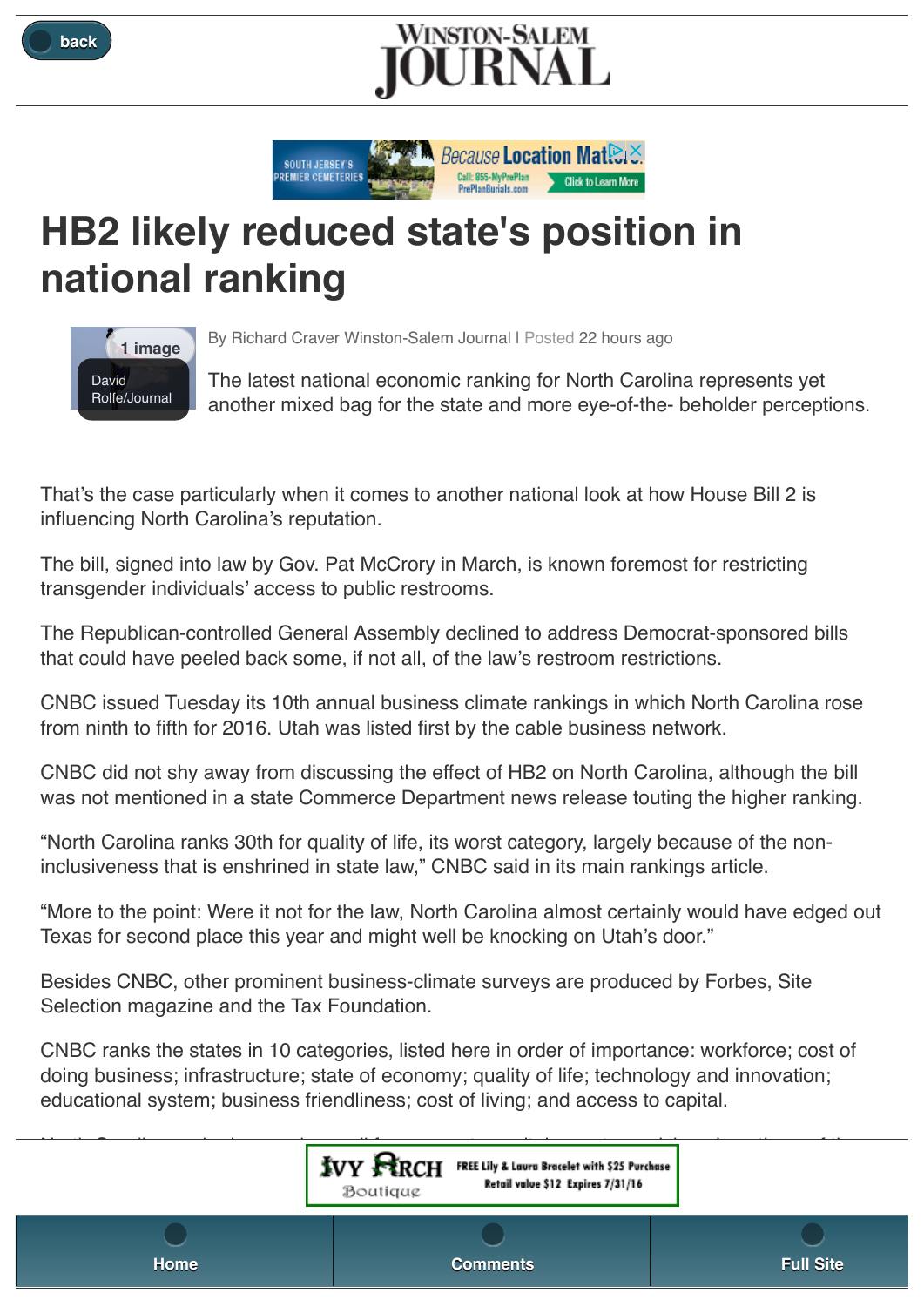CNBC didn't take a tunnel vision approach to HB2; it ranked N.C. 30th for its infrastructure and 28th for educational system.

Commerce Secretary John Skvarla III considered the overall higher ranking as another sign that "business leaders consistently recognize that North Carolina is an outstanding place to do business."

"The CNBC ranking is just the latest example of our strength, highlighting the many competitive factors North Carolina offers companies so they can be successful."

CNBC acknowledged having North Carolina ranked fifth "may raise some controversy, which is something (the state) is growing accustomed to these days."

The main current shadow is the possibility that the NBA pulls the 2017 all-star festivities from Charlotte.

"If the NBA decides to move the game, that will be a big blow to the state and accelerate the HB2 debate," said Michael Walden, an economics professor at N.C. State University.

Skvarla touted that "North Carolina offers companies everything they need to achieve greatness." "We have a superior tax and regulatory environment, a highly skilled workforce, and a transportation infrastructure that enables a company to gain quick access to their customers from our central East Coast location."

Tax reforms passed in 2013 included: reducing the individual income tax from a top rate of 7.75 percent to a flat rate of 5.75 percent in 2015; a higher standard deduction for all taxpayers; a reduction in the corporate tax rate from 6.9 percent to 5 percent in 2015; and the repeal of the estate tax.

CNBC said its No. 5 ranking "clearly illustrates the cost-benefit analysis the Tar Heel State is facing … with its deeply divisive public accommodation law (having) drawn widespread criticism from businesses."

The network cited canceled business expansion, calls for economic boycotts and corporate leaders urging McCrory and the legislature to repeal the law.

"It all tends to drown out the state's obvious business advantages, including a solid workforce and a heritage of innovation. And that effect shows up in our numbers," the network said.

Mark Vitner, a senior economist with Wells Fargo Securities, said the four states ranked ahead of N.C. (Utah, Texas, Colorado, Minnesota) "are doing an incredible job at recruiting and maintaining business."

"Utah is certainly at the top of many people's list right now, and Salt Lake City is seeing a huge influx of tech jobs fleeing higher-cost West Coast locations."

Vitner said CNBC "does a good job" of putting the HB2 issue into context.

"Even when the state receives good news, it is diminished somewhat by references to policies relating to inclusiveness," Vitner said.

"I think there is little doubt that the controversy has hurt the North Carolina brand, but the topfive finish is also a real testament to the state's business community, higher education institutions and economic developers."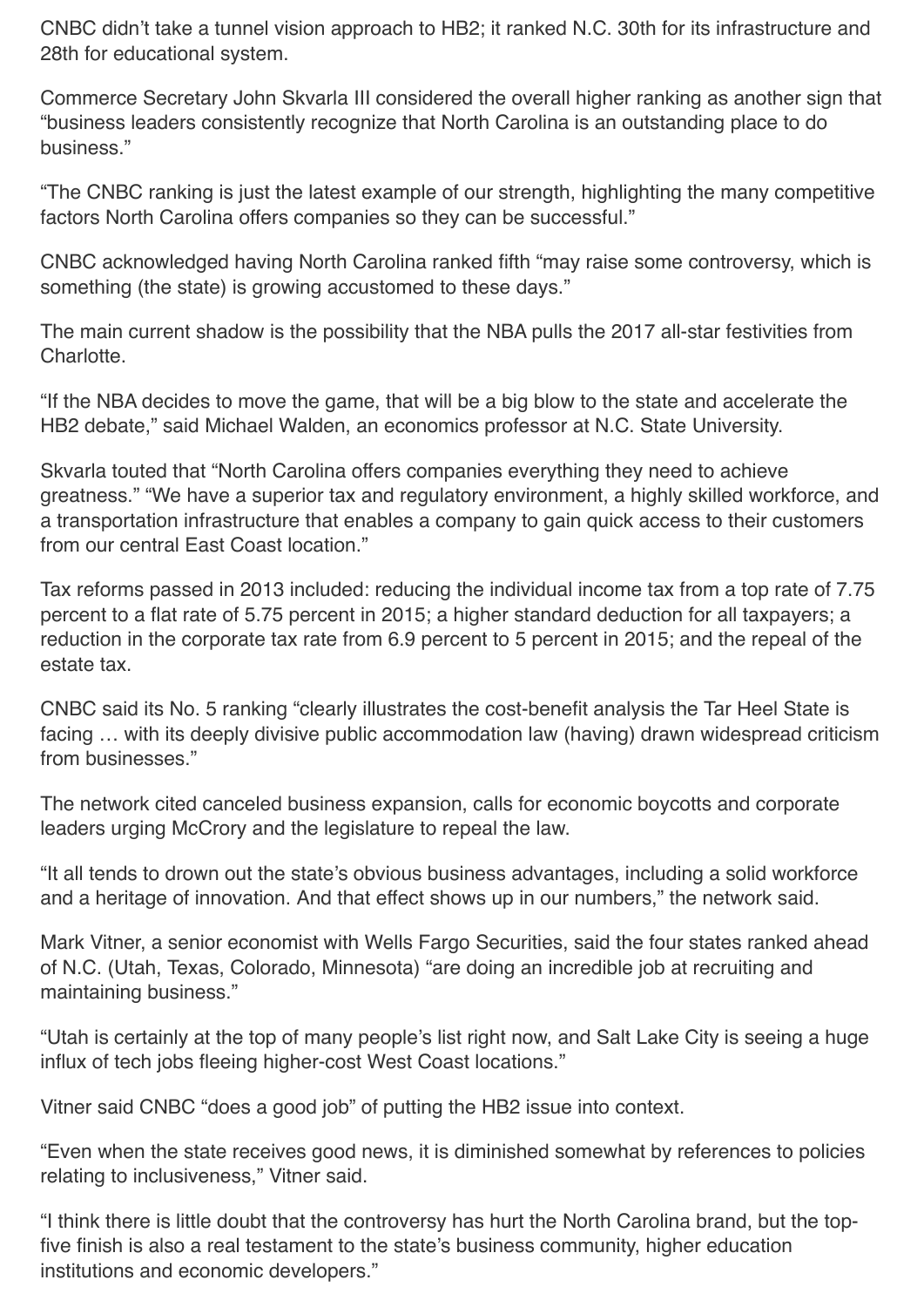Walden said the state deserves credit for its real gross domestic product growth in the past year even when factoring in the national economic recovery, and the positive impact of the corporate tax rate cuts.

However, having the most overall favorable corporate tax rate climate among six Southeast states didn't help North Carolina win several recent major projects, including the relocating corporate headquarters of Mercedes-Benz USA (going from New Jersey to north Atlanta) and a \$500 million Volvo Car Group manufacturing plant near Charleston, S.C.

John H. Boyd, a site-selection expert based in New Jersey, said that on one hand, the CNBC ranking "is a valuable marketing arrow in the quiver of North Carolina's economic development foot soldiers."

"This list is widely followed and gets huge exposure on the strength of the network promotion."

Yet, Boyd said, "the big gorilla in the room" remains HB2 and "how long will its effect play out for North Carolina."

"Site selection is largely a process of elimination, and most site searches take place without the guidance of a site selection firm, such as ours, to sort things out and get into the weeds on certain factors," Boyd said.

"HB2 has given a number of companies (Deutsche Bank, PayPal and others) a convenient reason to eliminate North Carolina from consideration for new investments and jobs," Boyd said.

"General Electric's IT headquarters going to Atlanta the other day, and not even considering the Research Triangle area, could very well be another example of the lingering effects of HB2."

*rcraver@wsjournal.com (336) 727-7376 @rcraverWSJ*





**Author**

**rcraver**